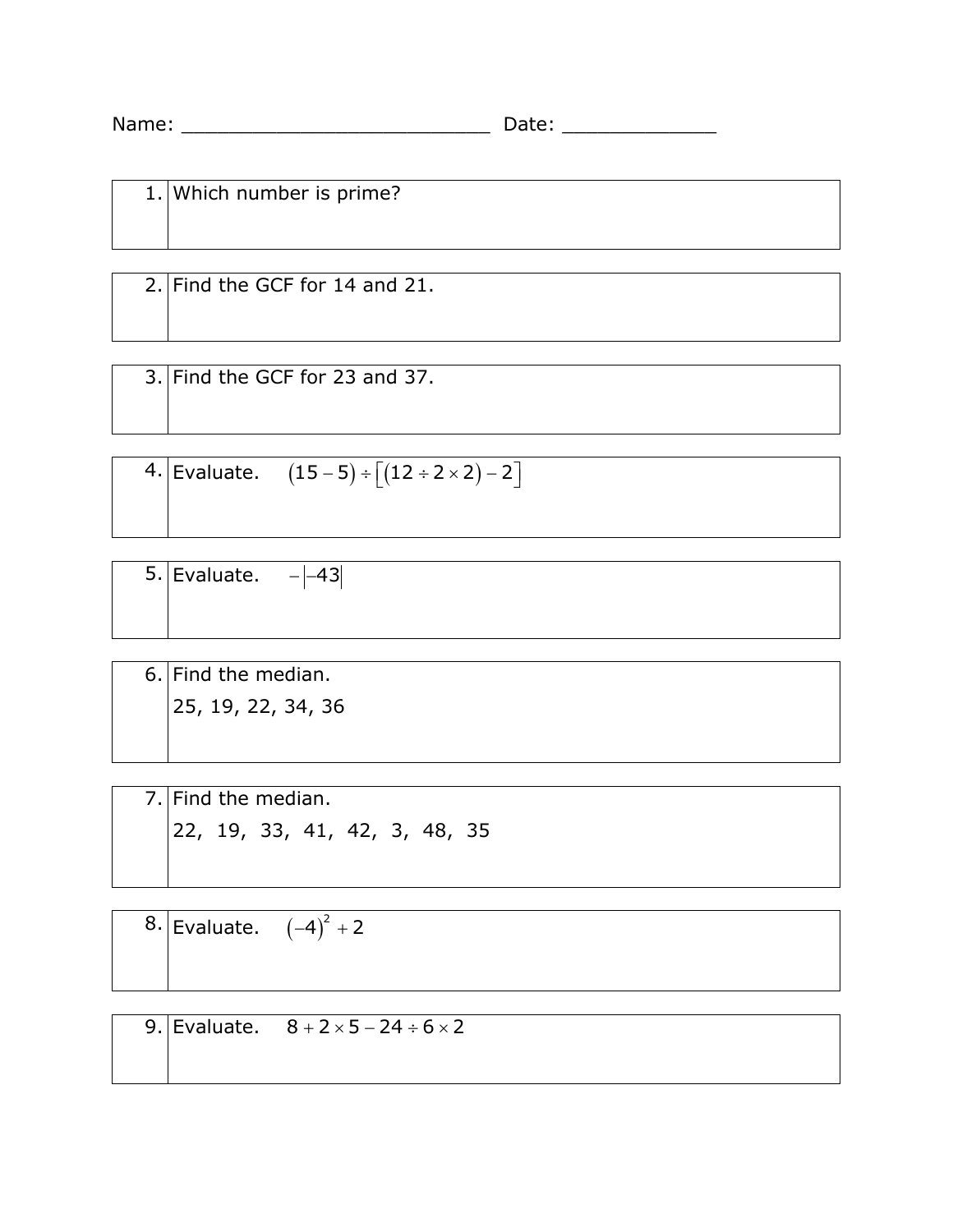10. Combine like terms.  $3r + 4s - 6r$ 

11. Multiply.  $a^4b^2 \times ab^3$ 

12. Divide.  $9 - 5$ 50 10 *p q pq*

2

13. Is –4 a solution to the equation  $7x - 5 + 3x = 6 + x - 10$ 

| 14. | Solve. $21 - 7x = 14$ |
|-----|-----------------------|
|     |                       |

15. The length of one of the equal legs of an isosceles triangle is 8 cm less than 4 times the length of the base. If the perimeter is 29 cm, find the length of one of the equal legs.

16. The perimeter of a rectangle is to be no greater than 300 in., and the length must be 125 in. Find the maximum width of the rectangle.

| 17. Which of the ordered pairs is a solution for the equation |
|---------------------------------------------------------------|
| $ 5x - 4y = 20?$                                              |
|                                                               |
|                                                               |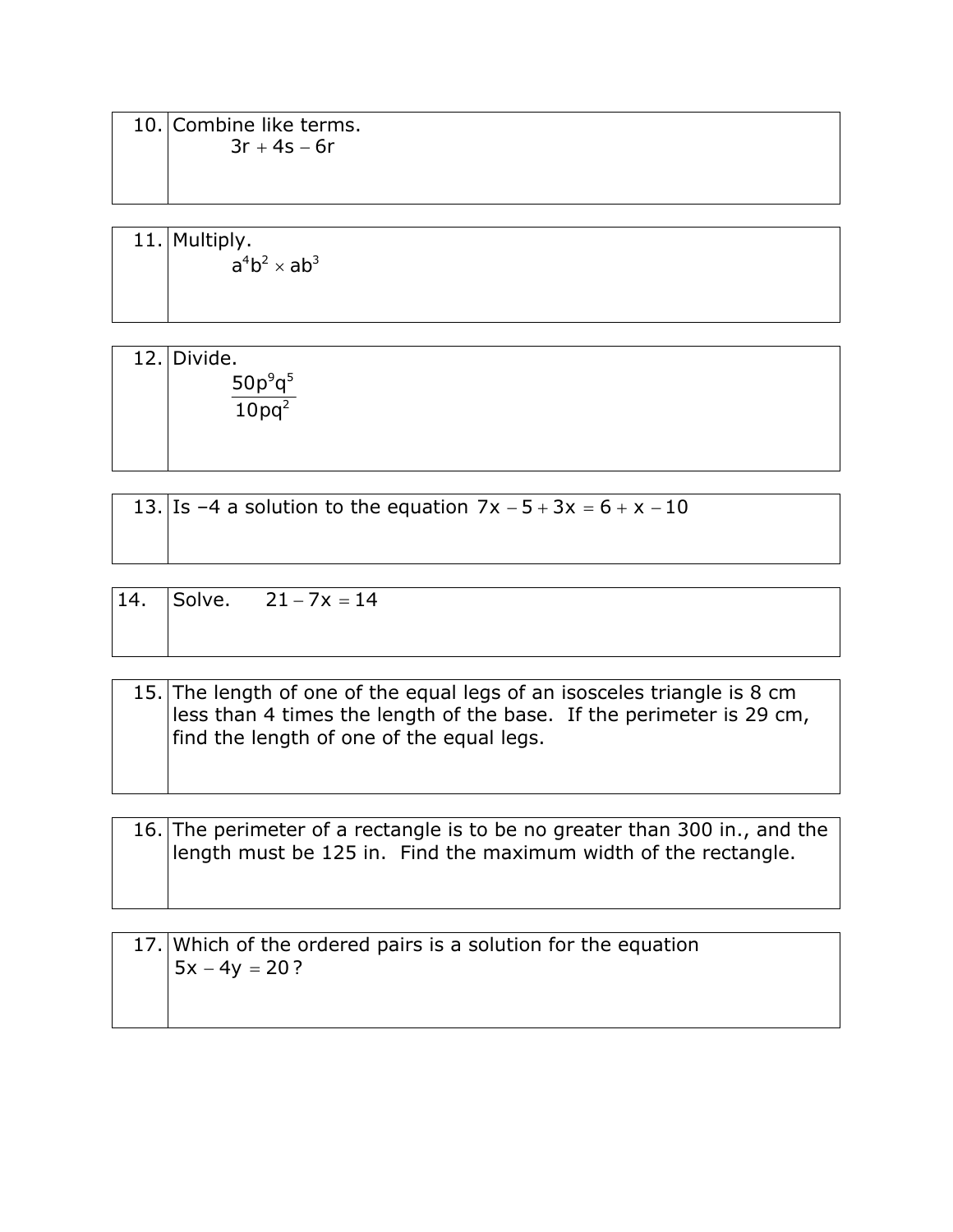

19. Graph  $3x + 2y = 6$ .

20. Graph 
$$
y = \frac{3}{4}x - 4
$$
.

21. Find the *y*-intercept.  $-3x + y = -15$ 

| 22. Determine which two equations represent parallel lines.<br>Explain your answer for to earn credit on the choice.<br>(a) $y = 5x - 6$<br>(b) $y = -5x + 6$<br>(c) $y = 5x + 3$<br>(d) $y = -\frac{1}{5}x - 6$ |
|------------------------------------------------------------------------------------------------------------------------------------------------------------------------------------------------------------------|
| (a) and (b)                                                                                                                                                                                                      |
| $(b)$ and $(c)$<br>В                                                                                                                                                                                             |
| $(a)$ and $(c)$                                                                                                                                                                                                  |
|                                                                                                                                                                                                                  |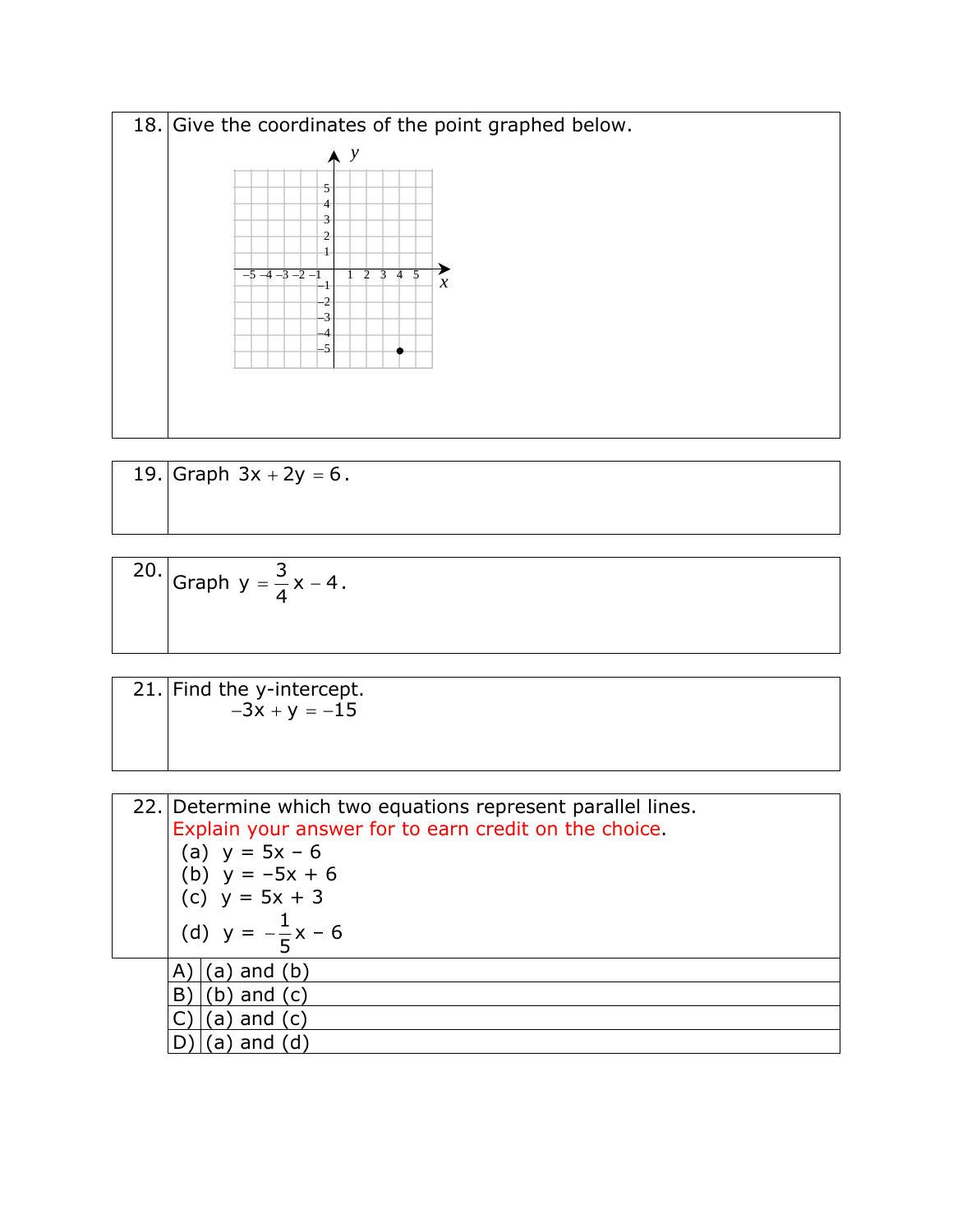23. Write the equation of the line passing through  $(-3, -3)$  and  $(-3, 1)$ .

24. Graph the inequality. *y* ≥ 3*x* 

25. Given  $f(x) = 5x + 5$ , find  $f(a + 4)$ .

26. Solve the system by graphing.  $x - y = 5$  $x + y = 3$ 

27. Solve the system by addition.  $5x - 3y = 13$  $4x - 3y = 11$ 

 $28.$  Solve the system by substitution.  $2x - 2y = 6$  $y = 2x - 13$ 

29. Solve the following system of linear inequalities by graphing.  $x + 2y \ge 3$  $2x - 3y \le 6$